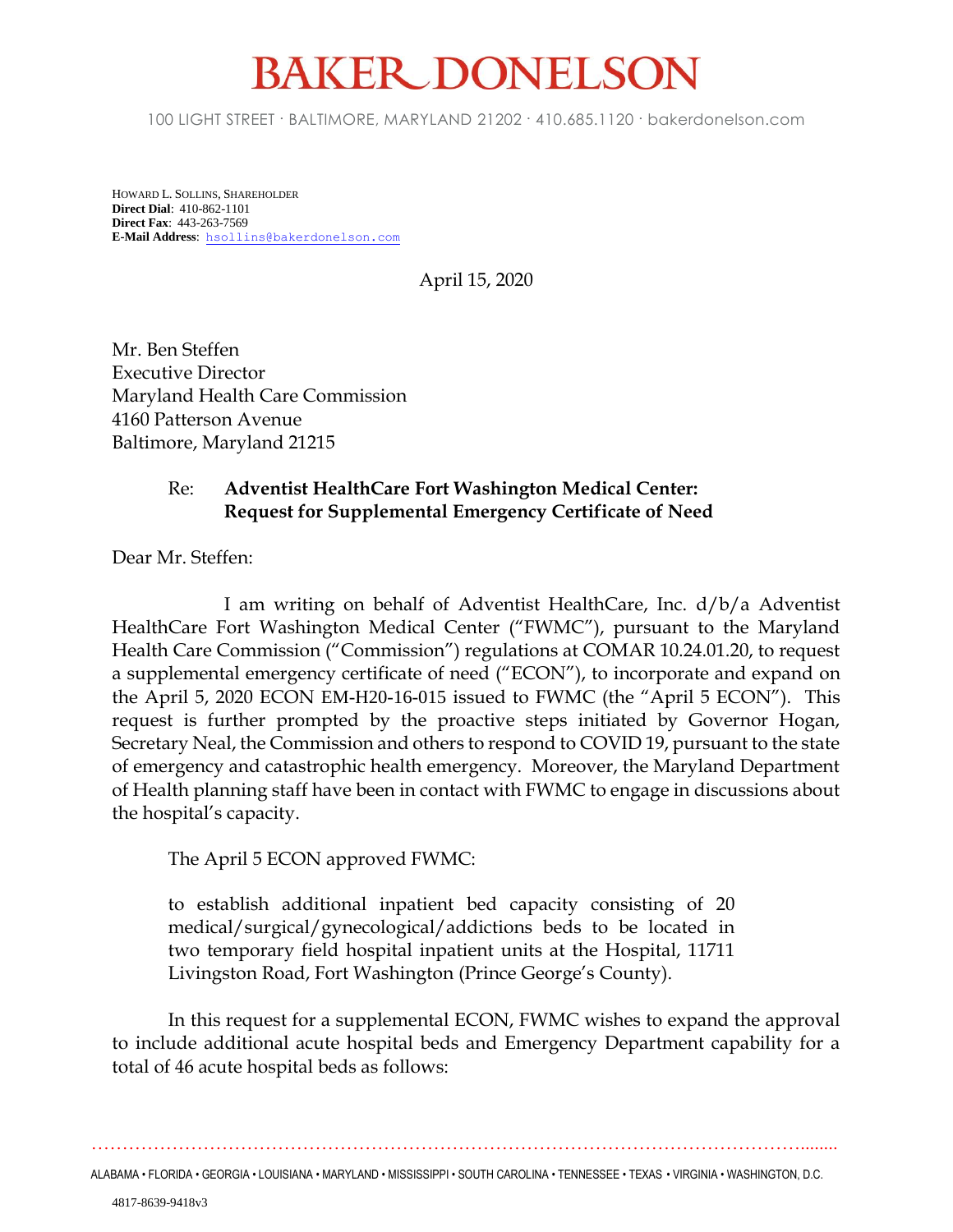- (a) Maintain the 20 acute hospital beds for medical/surgical services issued under the April 5 ECON for placement within two inpatient field hospital units;
- (b) Put in place an additional 10 acute hospital beds for medical/surgical services for placement within a third inpatient field hospital unit;
- (c) Put in place 16 intensive care unit beds to be located in two inpatient field hospital units.
- (d) Moreover, the FWMC Emergency Department is severely undersized for the volume of visits, both historically and as exacerbated by the COVID-19 crisis. As the needs of FWMC and the patients it serves change, it is anticipated that there may be an ability for FWMC plans to use one or more of the field hospital units to support the Emergency Department.

The Commission's regulation limits an ECON to a capital budget that does not exceed the Commission's statutory Hospital capital threshold under Health—General Article, Section 19-120(a)(4), otherwise triggering a certificate of need requirement. FWMC represents that the total capital cost will be less than \$500,000.00.

We understand, based on guidance you have issued on the Commission's behalf that the requirement under COMAR 10.24.01.20C for the FWMC to file a certificate of need application is suspended until at least thirty (30) days after the declared state of emergency of March 5, 2020 is terminated and that any ECON does not expire until thirty (30) days after the declared state of emergency of March 5, 2020 is terminated or 165 days after its issuance, whichever is later.

We request issuance of this ECON approval because it would put these 46 acute hospital beds into service at FWMC as soon as possible with the potential future use of these field hospital units to support the Emergency Department,

Sincerely,

De de l'ins

Howard L. Sollins

cc: Robert R. Neall, Secretary, Maryland Department of Health Dennis R. Schrader, Deputy Secretary for Health Care Financing & Chief Operating Officer Katie Wunderlich, Executive Director, Maryland Health Services Cost Review Commission Patricia T. (Tricia) Nay, M.D. Director, Office of Health Care Quality